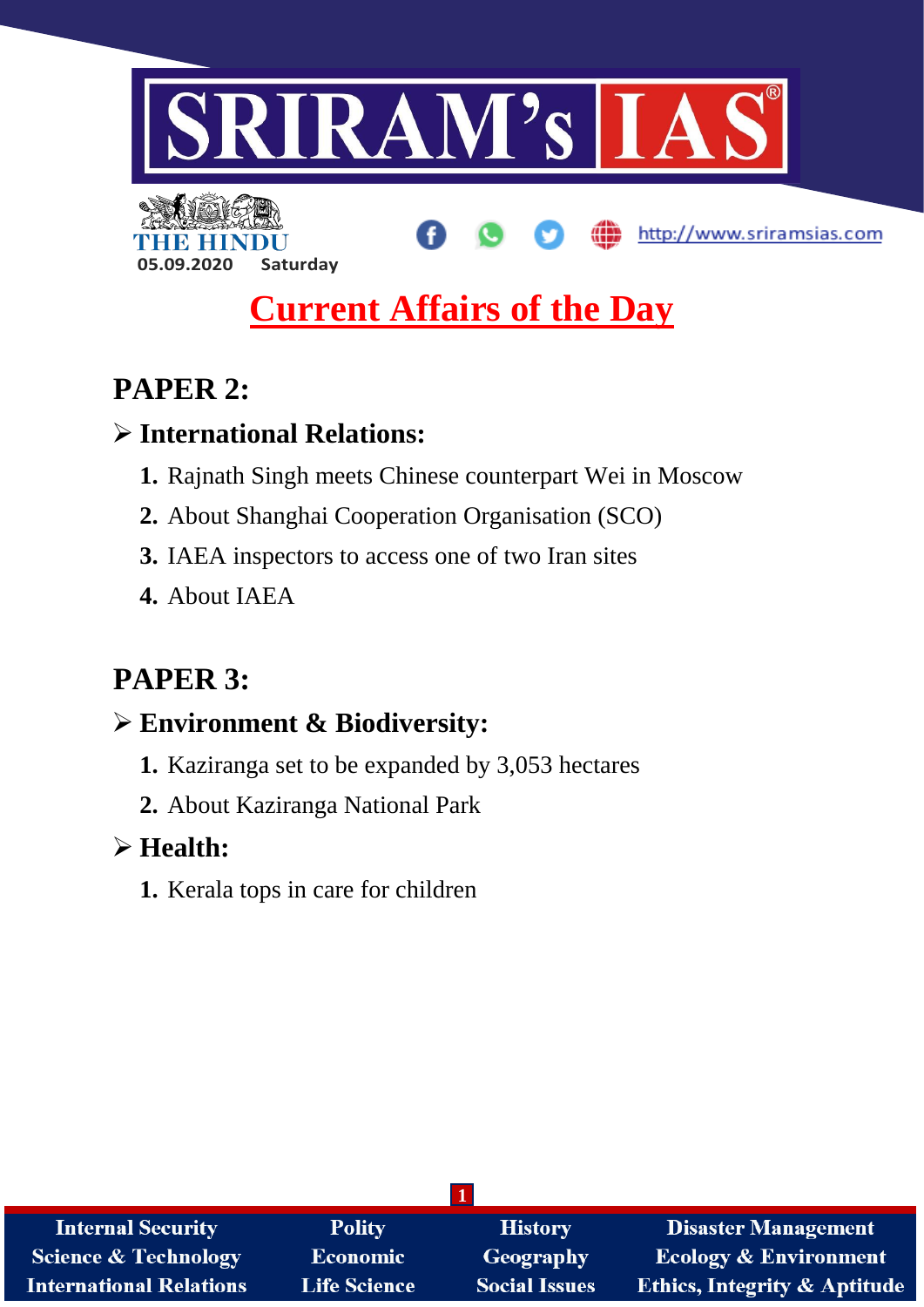

http://www.sriramsias.com

# THE HINDL **05.09.2020 Saturday**

# **Rajnath Singh meets Chinese counterpart Wei in Moscow**

 $\triangleright$  Defence Minister Rajnath Singh met his Chinese counterpart Wei Fenghe on the sidelines of the **Shanghai Cooperation Organisation (SCO)** Defence Ministers' meeting in Moscow on Friday.

# **Three-day visit:**

- $\triangleright$  Mr. Singh is on a three-day visit to Russia for the combined meeting of Defence Ministers of the SCO, Collective Security Treaty Organisation (CSTO) and Commonwealth of Independent States (CIS) Member States in commemoration of the 75th anniversary of victory in the Second World War.
- $\triangleright$  Earlier, he was in Russia in June to attend the Victory Day parade of the Second World War, which was also attended by Mr. Wei but there was no bilateral meeting then.
- $\triangleright$  The meeting comes amid the ongoing four-month standoff in eastern Ladakh after the ingress of Chinese troops into Indian-held territory along the Line of Actual Control (LAC) at several locations and undertook a massive military build-up.
- $\triangleright$  Addressing the meeting, Mr. Singh emphasised that "peaceful, stable and secure region of SCO member states, home to over 40% of the global population, demands a climate of trust and cooperation, non-aggression, respect for international rules, sensitivity to each other's interest and peaceful resolution of differences."

# **Value Added Information**

# **About Shanghai Cooperation Organisation (SCO):**

- $\triangleright$  It is a permanent intergovernmental international organisation.
- $\triangleright$  It's creation was announced on 15 June 2001 in Shanghai (China) by the Republic of Kazakhstan, the People's Republic of China, the Kyrgyz Republic, the Russian Federation, the Republic of Tajikistan, and the Republic of Uzbekistan.
- $\triangleright$  It was preceded by the Shanghai Five mechanism.

| <b>Internal Security</b>        | <b>Polity</b>       | <b>History</b>       | <b>Disaster Management</b>              |  |
|---------------------------------|---------------------|----------------------|-----------------------------------------|--|
| <b>Science &amp; Technology</b> | <b>Economic</b>     | Geography            | <b>Ecology &amp; Environment</b>        |  |
| <b>International Relations</b>  | <b>Life Science</b> | <b>Social Issues</b> | <b>Ethics, Integrity &amp; Aptitude</b> |  |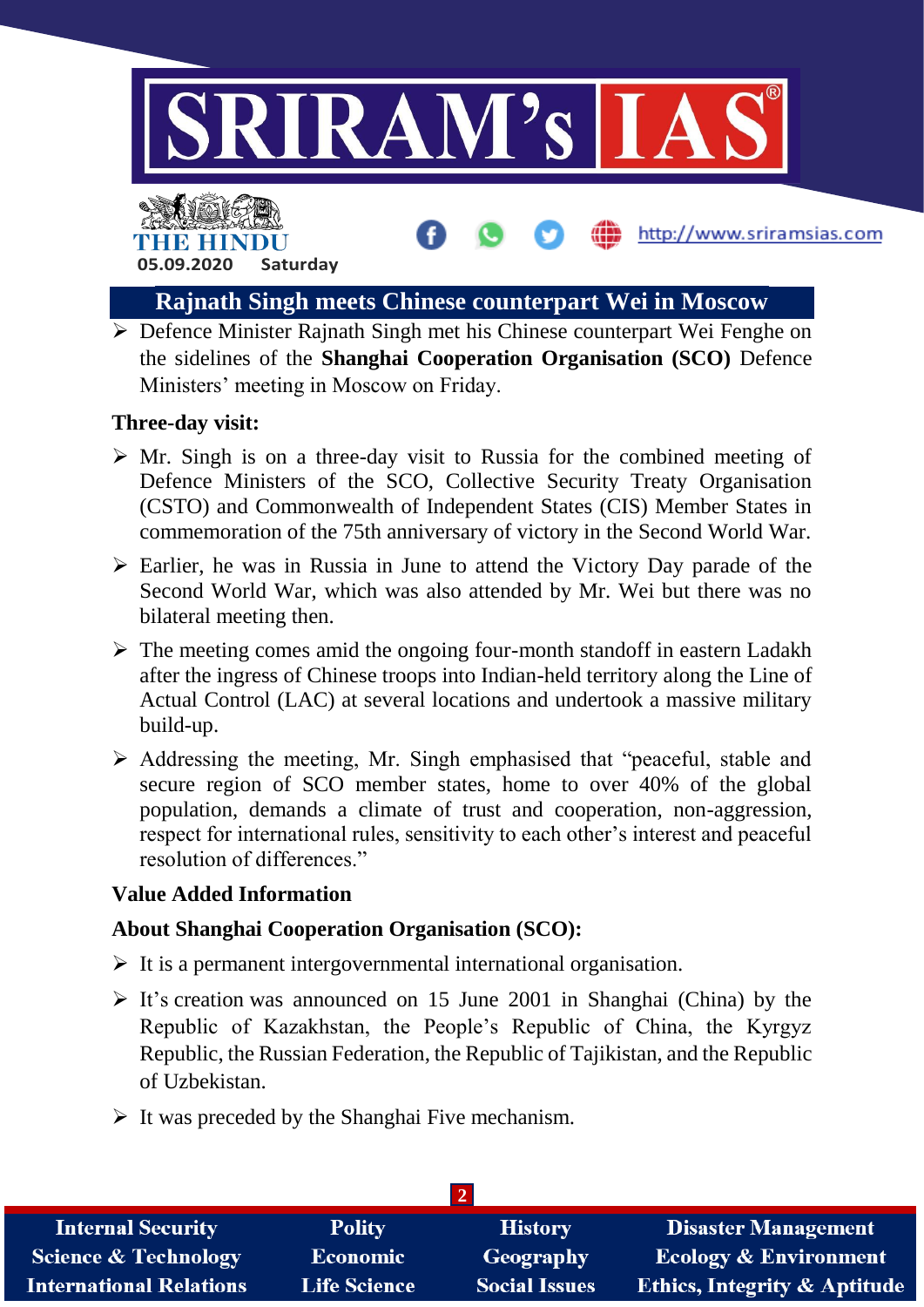

- $\triangleright$  The Shanghai Cooperation Organisation Charter was signed during the St. Petersburg SCO Heads of State meeting in June 2002, and entered into force on 19 September 2003.
- $\triangleright$  The SCO's official languages are Russian and Chinese.

# **The SCO's main goals are as follows:**

 $\triangleright$  Strengthening mutual trust and neighbourliness among the member states; promoting their effective cooperation in politics, trade, the economy, research, technology and culture, as well as in education, energy, transport, tourism, environmental protection, and other areas; making joint efforts to maintain and ensure peace, security and stability in the region; and moving towards the establishment of a democratic, fair and rational new international political and economic order.

#### **Bodies under SCO:**

- $\triangleright$  Heads of State Council (HSC) is the supreme decision-making body in the SCO. It meets once a year and adopts decisions and guidelines on all important matters of the organisation.
- $\triangleright$  SCO Heads of Government Council (HGC) meets once a year to discuss the organisation's multilateral cooperation strategy and priority areas, to resolve current important economic and other cooperation issues, and also to approve the organisation's annual budget.
- $\triangleright$  The organisation has two permanent bodies the SCO Secretariat based in Beijing and the Executive Committee of the **Regional Anti-Terrorist Structure (RATS)** based in Tashkent.
- The SCO Secretary-General and the Director of the Executive Committee of the SCO RATS are appointed by the Council of Heads of State for a term of three years.

# **Currently:**

 $\triangleright$  SCO comprises eight member states, namely the Republic of India, the Republic of Kazakhstan, the People's Republic of China, the Kyrgyz

| <b>Internal Security</b>        | <b>Polity</b>       | <b>History</b>       | <b>Disaster Management</b>              |  |
|---------------------------------|---------------------|----------------------|-----------------------------------------|--|
| <b>Science &amp; Technology</b> | Economic            | Geography            | <b>Ecology &amp; Environment</b>        |  |
| <b>International Relations</b>  | <b>Life Science</b> | <b>Social Issues</b> | <b>Ethics, Integrity &amp; Aptitude</b> |  |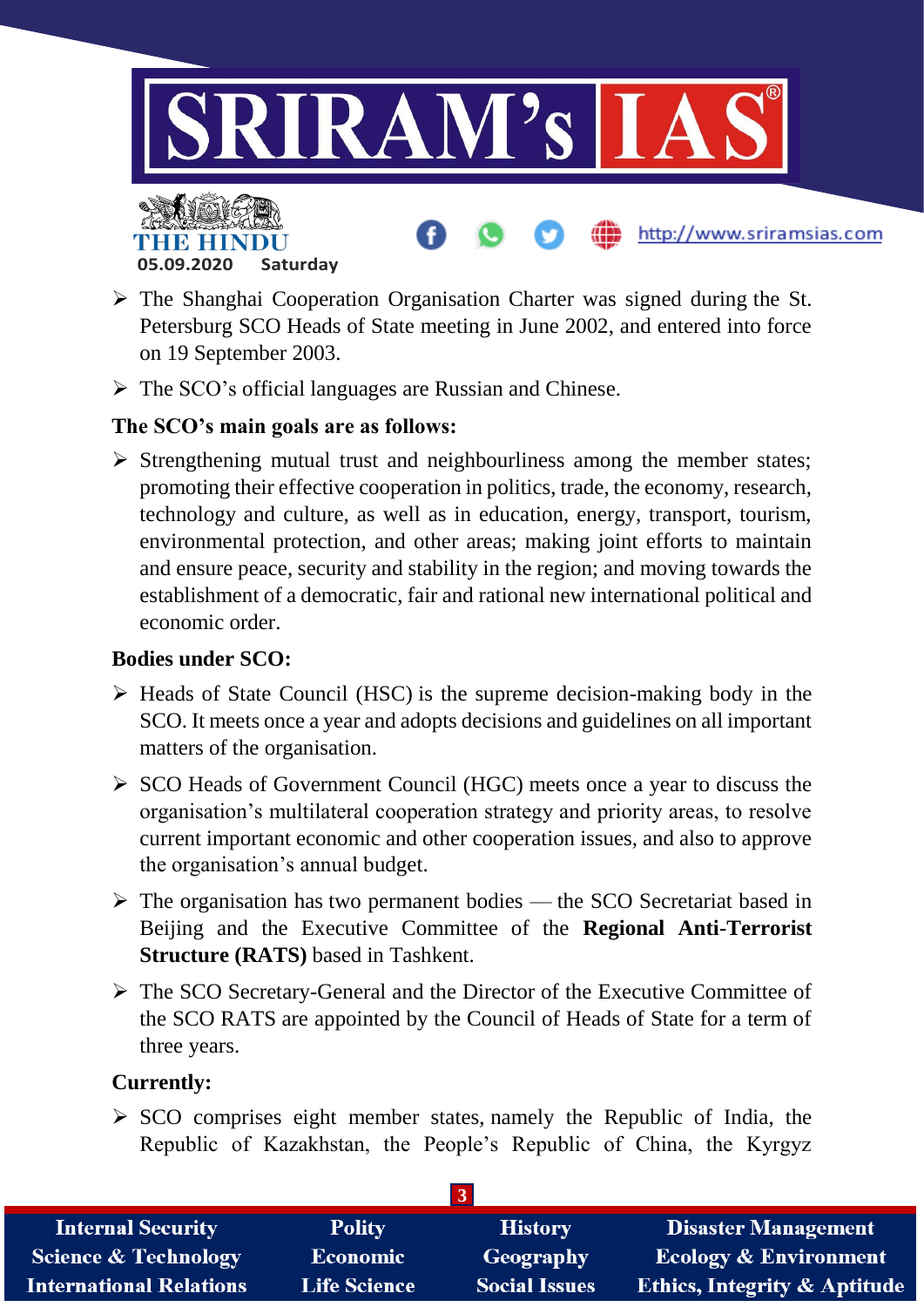



Republic, the Islamic Republic of Pakistan, the Russian Federation, the Republic of Tajikistan, and the Republic of Uzbekistan.

http://www.sriramsias.com

- $\triangleright$  SCO counts four observer states, namely the Islamic Republic of Afghanistan, the Republic of Belarus, the Islamic Republic of Iran and the Republic of Mongolia.
- $\triangleright$  SCO has six dialogue partners, namely the Republic of Azerbaijan, the Republic of Armenia, the Kingdom of Cambodia, the Federal Democratic Republic of Nepal, the Republic of Turkey, and the Democratic Socialist Republic of Sri Lanka.

# **Kaziranga set to be expanded by 3,053 hectares**

 $\triangleright$  The Assam government has approved the addition of 30.53 sq. km (3,053) hectares) to the 884 sq. km Kaziranga National Park.

#### **Significance:**

- $\triangleright$  The additional areas straddling two districts Nagaon and Sonitpur would make the Kaziranga National Park and Tiger Reserve (KNPTR) grow to 1085.53 sq km. The core area of the KNPTR is 430 sq km.
- $\triangleright$  The additions include encroachment-evicted areas and suitable wildlife habitat on river islands (sandbars) that are vulnerable to encroachment. It is a move to consolidate the wildlife areas anticipating better wildlife conservation and reduction in human-wildlife negative interactions in the future.
- $\triangleright$  The three additions are habitat corridors and would help provide connectivity to Orang and Nameri National Parks across river Brahmaputra, besides the hills of Karbi Anglong to the south of the park, where the rhino, tiger, deer and other animals take refuge during the floods.

#### **About Kaziranga National Park:**

 $\triangleright$  Kaziranga National park's 430 square kilometer area sprinkled with elephantgrass meadows, swampy lagoons, and dense forests is home to more than 2200 Indian one-horned rhinoceros, approximately 2/3rd of their total world population.

| <b>Internal Security</b>        | <b>Polity</b>       | <b>History</b>       | <b>Disaster Management</b>       |
|---------------------------------|---------------------|----------------------|----------------------------------|
| <b>Science &amp; Technology</b> | <b>Economic</b>     | <b>Geography</b>     | <b>Ecology &amp; Environment</b> |
| <b>International Relations</b>  | <b>Life Science</b> | <b>Social Issues</b> | Ethics, Integrity & Aptitude     |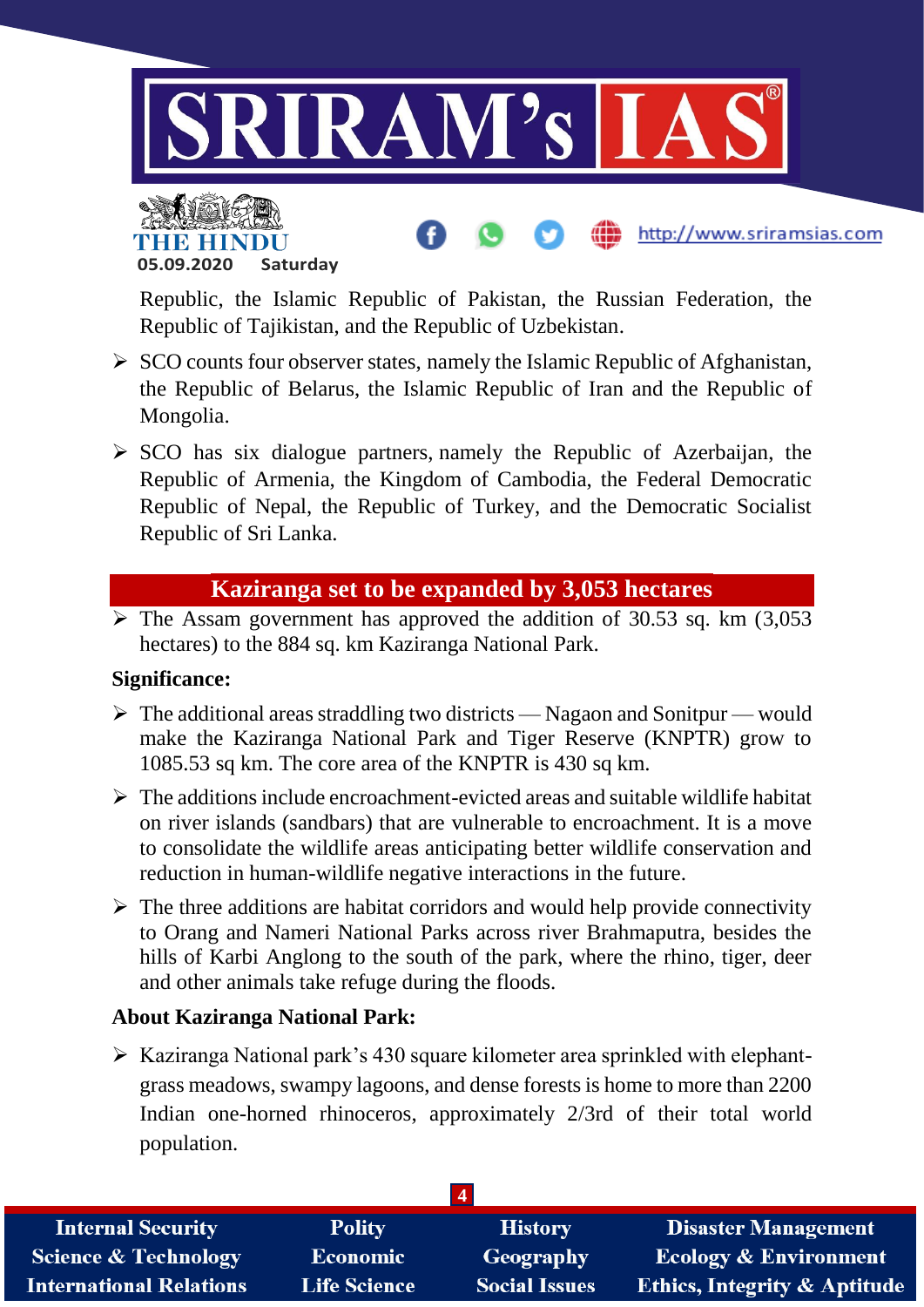

- $\triangleright$  Formed in 1908 on the recommendation of Mary Curzon, the park is located in the edge of the Eastern Himalayan biodiversity hotspots – Golaghat and Nagaon district in Assam
- $\triangleright$  In the year 1985, the park was declared as a World Heritage Site by UNESCO.
- $\triangleright$  Along with the iconic Greater one-horned rhinoceros, the park is the breeding ground of elephants, wild water buffalo, and swamp deer.
- $\triangleright$  Over the time, the tiger population has also increased in Kaziranga, and that's the reason why Kaziranga was declared as Tiger Reserve in 2006.
- $\triangleright$  Also, the park is recognized as an Important Bird Area by BirdLife International for the conservation of avifaunal species. Birds like lesser whitefronted goose, ferruginous duck, Baer's pochard duck and lesser adjutant, greater adjutant, black-necked stork, and Asian Openbill stork specially migrate from the Central Asia during the winter season.
- $\triangleright$  The park has successfully managed to grow the population of Greater onehorned rhinoceros, an endangered species.
- $\triangleright$  The vast expanse of tall elephant grass, marshland, and dense tropical moist broadleaf forests undoubtedly makes the park look beautiful but it's the presence of Brahmaputra river, which makes it look enigmatic.
- $\triangleright$  Due to the difference in altitude between the eastern and western areas of the park, here one can see mainly four types of vegetation' like alluvial inundated grasslands, alluvial savanna woodlands, tropical moist mixed deciduous forests, and tropical semi-evergreen forests.
- $\triangleright$  Kumbhi, Indian gooseberry, the cotton tree, and elephant Apple are amongst the famous trees that can be seen in the park.

| <b>Internal Security</b>        | <b>Polity</b>       | <b>History</b>       | <b>Disaster Management</b>              |  |
|---------------------------------|---------------------|----------------------|-----------------------------------------|--|
| <b>Science &amp; Technology</b> | <b>Economic</b>     | Geography            | <b>Ecology &amp; Environment</b>        |  |
| <b>International Relations</b>  | <b>Life Science</b> | <b>Social Issues</b> | <b>Ethics, Integrity &amp; Aptitude</b> |  |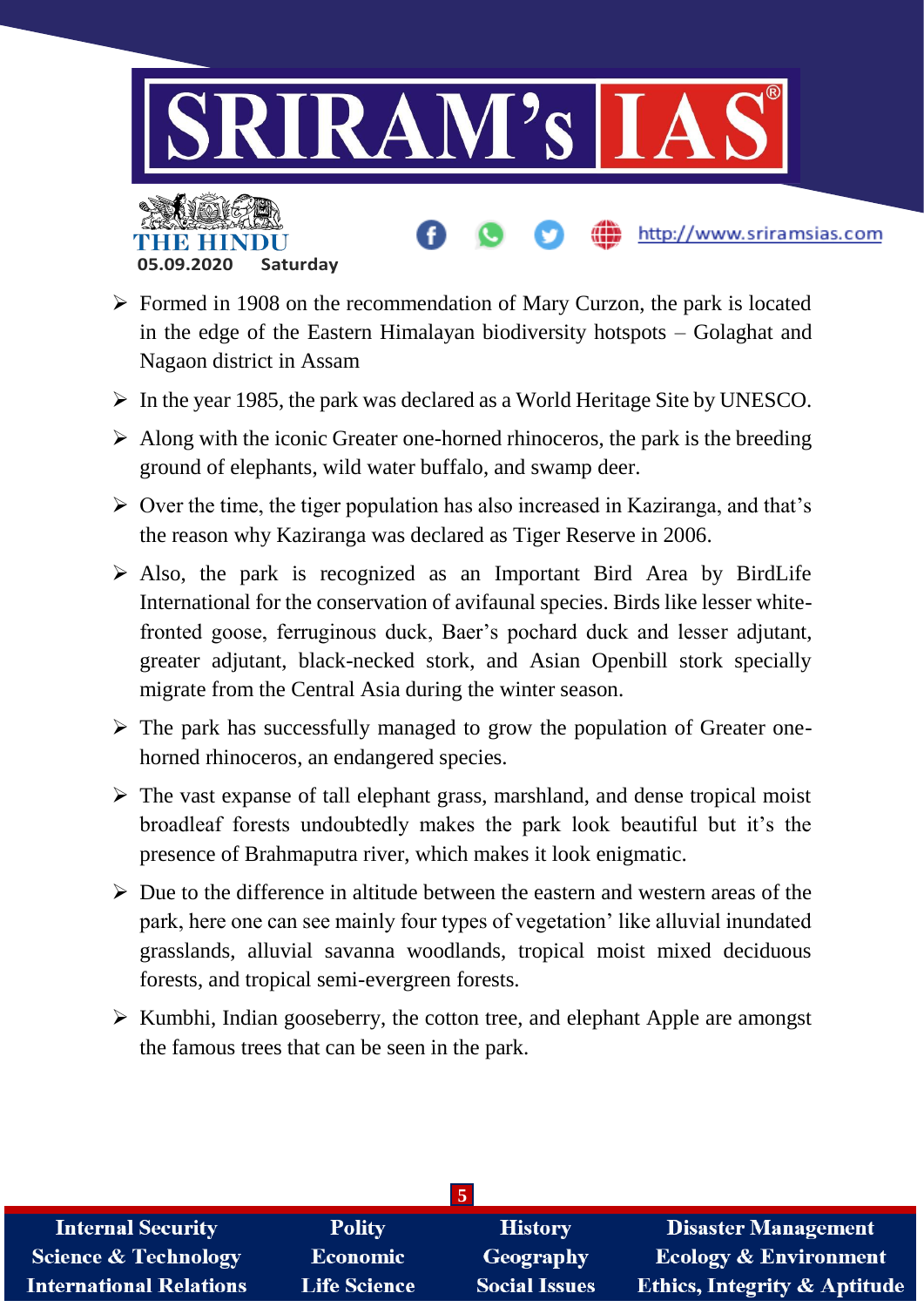

# THE HINDU **05.09.2020 Saturday**

# **Kerala tops in care for children**

#### **Young child outcomes index:**

- No kidding!
- $\triangleright$  Kerala, Goa, Tripura, Tamil Nadu and Mizoram are among the top five States for well-being of children, according to a report brought out by nongovernmental organisation Mobile Creches and launched by Vice-President Venkaiah Naidu on Friday.

The index score was computed using indicators such as poverty rate, immunisation coverage, female literacy, sex ratio and percentage of households with protected water supply. India's average score was 0.585

http://www.sriramsias.com

| <b>Best-performing States</b> |                                   | <b>Worst-performing States</b> |                                   |  |
|-------------------------------|-----------------------------------|--------------------------------|-----------------------------------|--|
| <b>State</b>                  | <b>Index score</b><br>$(2015-16)$ | <b>State</b>                   | <b>Index score</b><br>$(2015-16)$ |  |
| Kerala                        | 0.858                             | Bihar                          | 0.452                             |  |
| Goa                           | 0.817                             | <b>Uttar Pradesh</b>           | 0.46                              |  |
| Tripura                       | 0.761                             | Jharkhand                      | 0.5                               |  |
| <b>Tamil Nadu</b>             | 0.731                             | Madhya Pradesh                 | 0.526                             |  |
| Mizoram                       | 0.719                             | Chhattisgarh                   | 0.555                             |  |

- $\triangleright$  The young child outcomes index measures health, nutrition and cognitive growth with the help of indicators such as infant mortality rate, stunting and net attendance at the primary school level. It identifies eight States that have scores below the country's average: they are Assam, Meghalaya, Rajasthan, Chhattisgarh, Madhya Pradesh, Jharkhand, Uttar Pradesh and Bihar.
- $\triangleright$  The index is part of the 'State of the Young Child' in India report released the 50-year-old NGO, which works in the field of early childhood care and development by ensuring creche services at construction sites and slum settlements across several cities. The index has been constructed for two time periods (2005–2006 and 2015–2016) to enable inter-State comparisons as well as provide an idea of change over time.

#### **Young child environment index:**

- The report has also developed another index called the **young child environment index** to understand the policy and environment enablers that influence a child's well-being.
- $\triangleright$  According to the environment index, Kerala, Goa, Sikkim, Punjab and Himachal Pradesh secured the top five positions.

| <b>Internal Security</b>        | <b>Polity</b>       | <b>History</b>       | <b>Disaster Management</b>              |  |
|---------------------------------|---------------------|----------------------|-----------------------------------------|--|
| <b>Science &amp; Technology</b> | <b>Economic</b>     | Geography            | <b>Ecology &amp; Environment</b>        |  |
| <b>International Relations</b>  | <b>Life Science</b> | <b>Social Issues</b> | <b>Ethics, Integrity &amp; Aptitude</b> |  |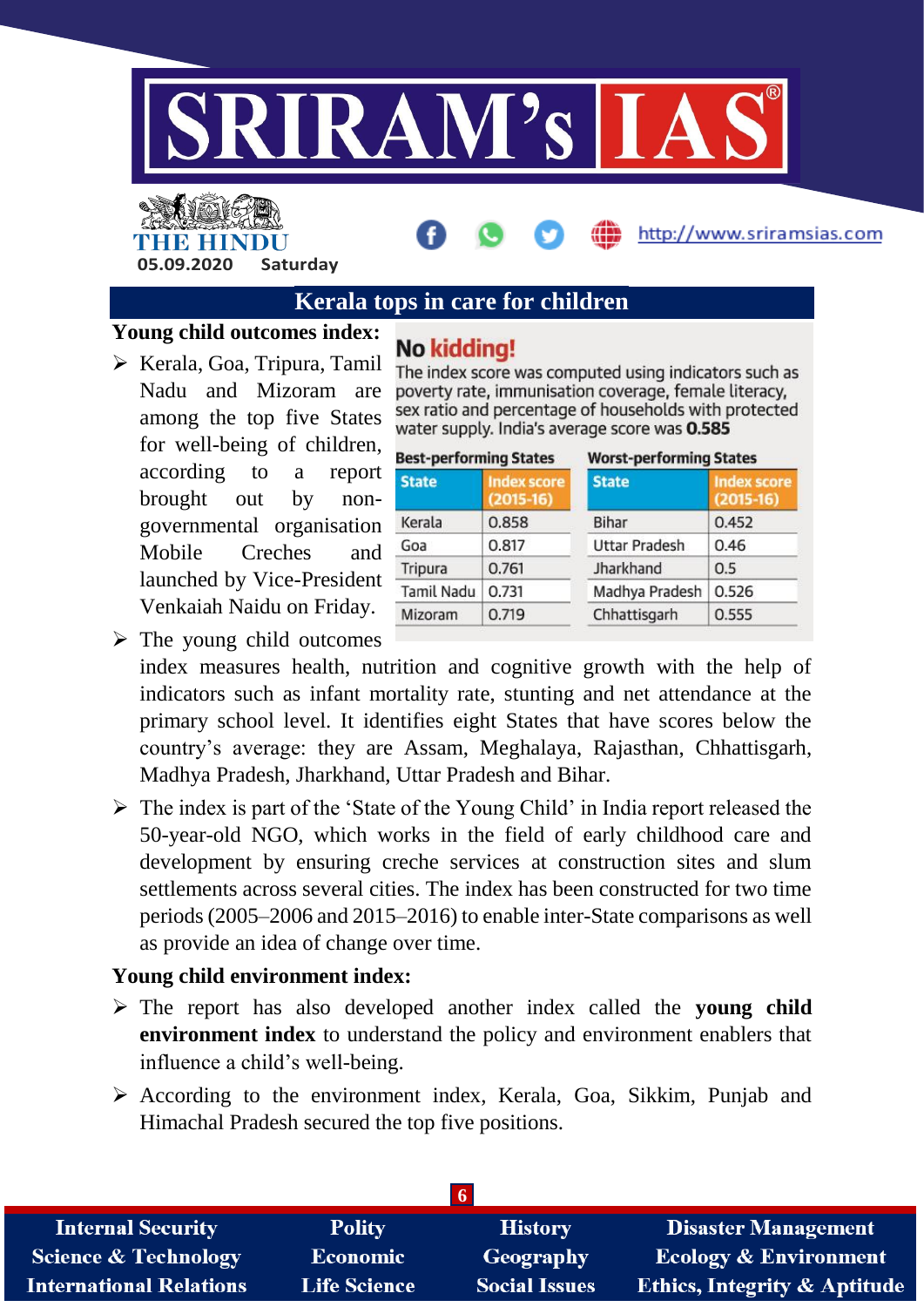

- $\triangleright$  It uses five policy enablers that influence child well-being outcomes, including poverty alleviation, strengthening primary healthcare, improving education levels, safe water supply and promotion of gender equity.
- $\triangleright$  The environment index was constructed for 2015–2016 only due to limitations of data availability. The eight States that have a below average score on the outcomes index also fared poorly on this one.

#### **Public spending:**

- $\triangleright$  The report calls for an increase in public spending on children. According to its analysis on expenses towards child nutrition, healthcare, education and other necessary protection services, India spent ₹1,723 per child in 2018– 2019, an amount that is insufficient and fails to reach the entire eligible population.
- $\triangleright$  The report points out that while the budgetary allocation for the Ministry of Women and Child Development has seen a year-on-year increase, all the additional funds have been allocated towards nutrition delivery under the Integrated Child Development Scheme (ICDS). While the population of children under six years of age is 158.8 million, the ICDS covers only 71.9 million children as calculated from the total number of beneficiaries across States.

# **IAEA inspectors to access one of two Iran sites**

- $\overline{\triangleright}$  The UN's nuclear watchdog said on Friday that Iran had granted its inspectors access to one of two sites where undeclared nuclear activity may have taken place in the early 2000s.
- $\triangleright$  Iran provided Agency access to the location to take environmental samples.

# **Value Added Information**

#### **About IAEA:**

- $\triangleright$  Set up as the world's "Atoms for Peace" organization in 1957 within the United Nations family.
- Reports to both the United Nations General Assembly and Security Council.

| <b>Internal Security</b>        | <b>Polity</b>       | <b>History</b>       | <b>Disaster Management</b>              |
|---------------------------------|---------------------|----------------------|-----------------------------------------|
| <b>Science &amp; Technology</b> | <b>Economic</b>     | Geography            | <b>Ecology &amp; Environment</b>        |
| <b>International Relations</b>  | <b>Life Science</b> | <b>Social Issues</b> | <b>Ethics, Integrity &amp; Aptitude</b> |